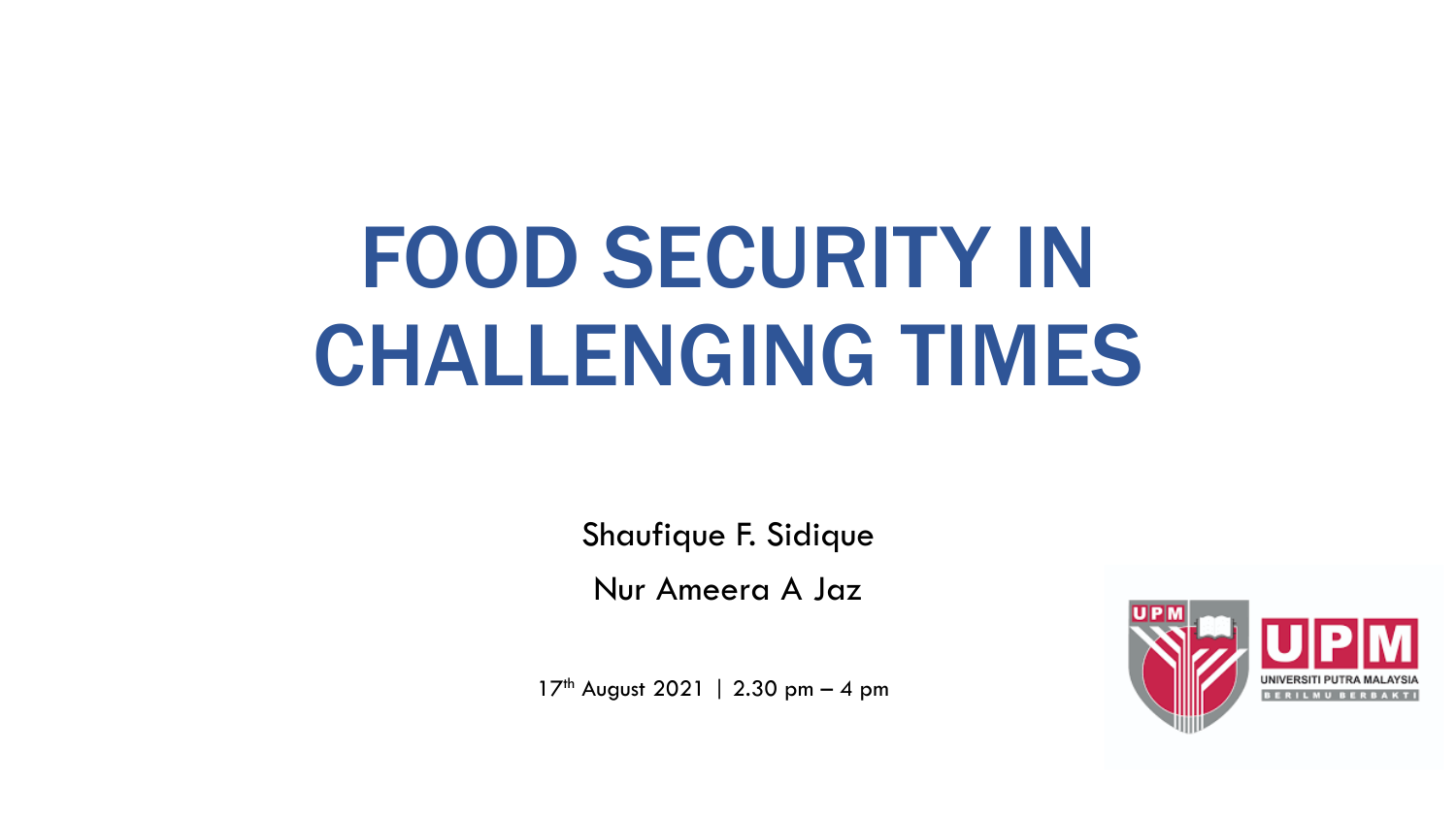#### Important points to note

- Food security is multidimensional
- It is beyond just production and calories
- Sustainable food security requires a complete understanding of the complexity of the food system, which is interrelated with linear and non-linear feedbacks, and heterogenous over time and space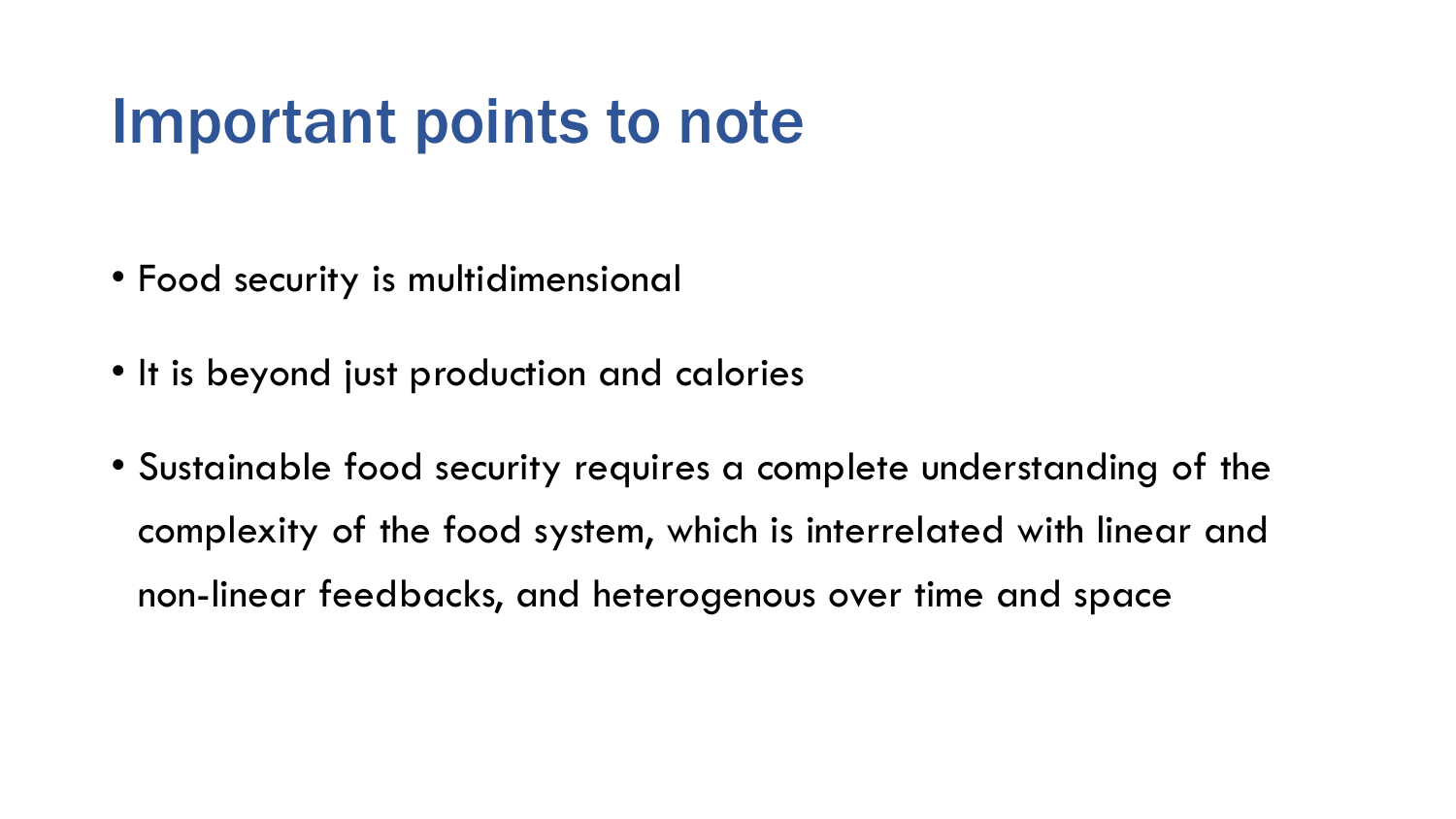#### General framework on food security

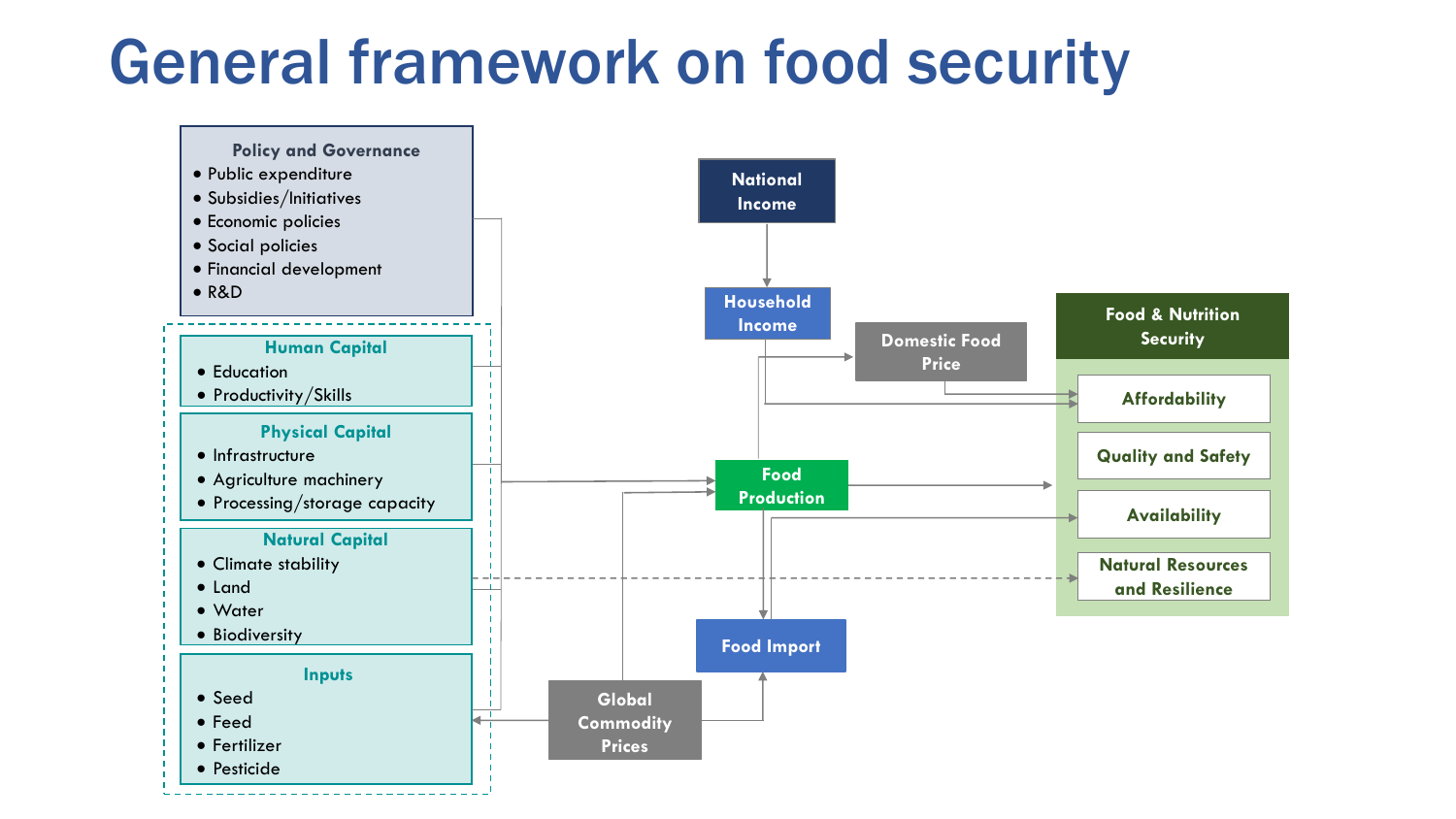#### Growth trajectory and crisis

Malaysia's GDP (US\$ Billion), 1960-2021 400 50% 45% 350 CRISIS GLOBAL FINANCIAL CRISIS40% **ASIAN FINANCIAL CRISIS** ASIAN FINANCIAL CRISIS COMMODITIES SHOCK SHOCK 300 35% **GLOBAL FINANCIAL** 250 I-divo: 30% **ODITIES** 200 25% 20%  $\overline{\xi}$ 150 15% 100 10% 50 5% 0% 0 1962 1964 1969 1979 1979 1979 1979 1989 1982 1984 1986 1989 1999 1994 1996 1999 1999 1906 1906 1908 1919 1919 1919 1919 1919  $960$ GDP (current US\$ billion) Agriculture, forestry, and fishing, value added (current US\$ billion)

#### Source : World Development Indicators 2021

Agriculture, forestry, and fishing, value added (% of GDP)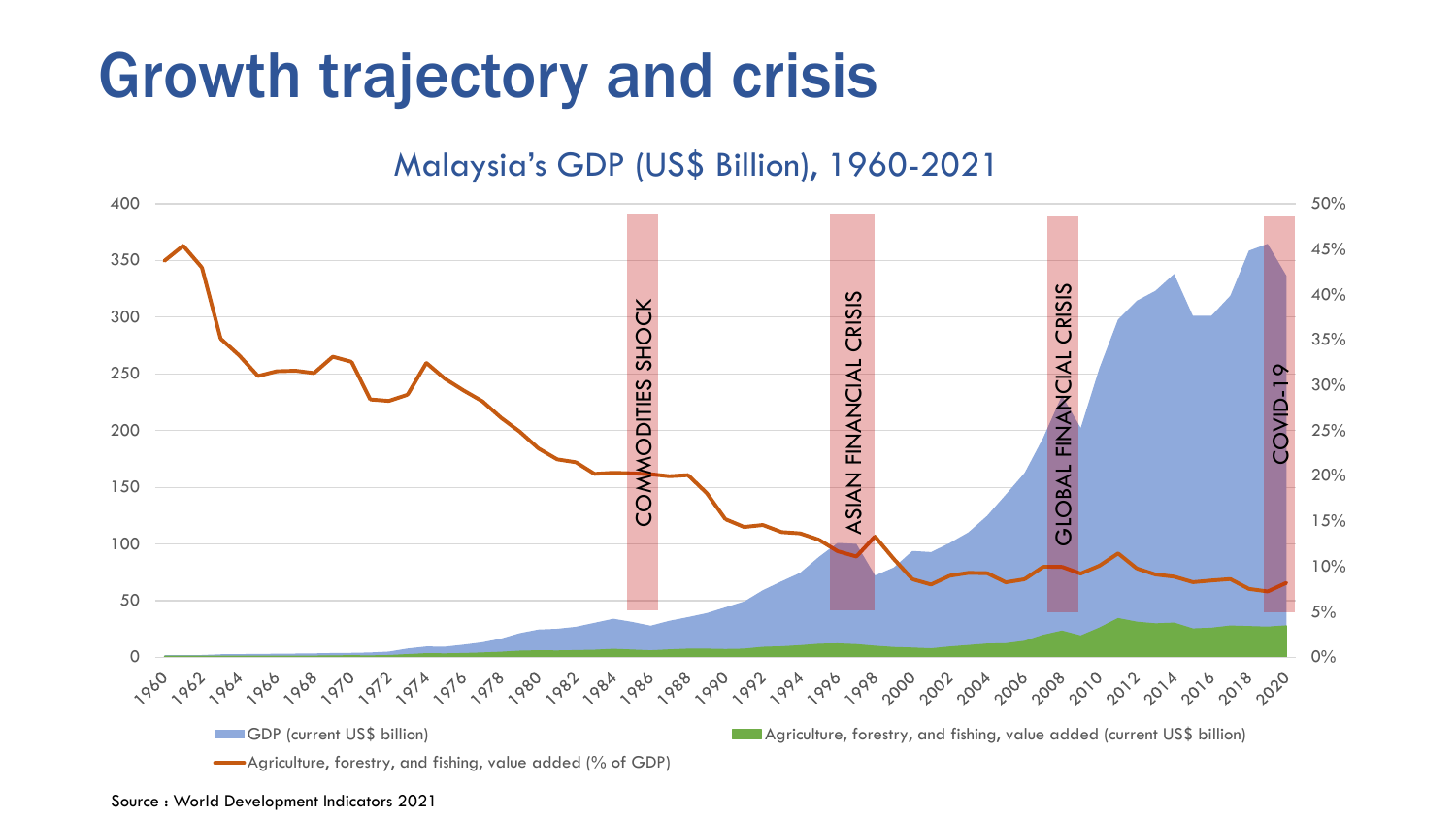#### How Covid-19 affects food security

- This pandemic has triggered an unprecedented global recession not seen since the Second World War
- The *State of Food Security and Nutrition in the World* report 2021:
	- 720 and 811 million people in the world went hungry in 2020, an increase of more than 162 million from 2019
	- 30 percent of the world population did not have access to adequate food in 2020
- Economic downturns are worse in almost all low and middle-income countries, exacerbating inequality and magnifying the negative impact on food security and nutrition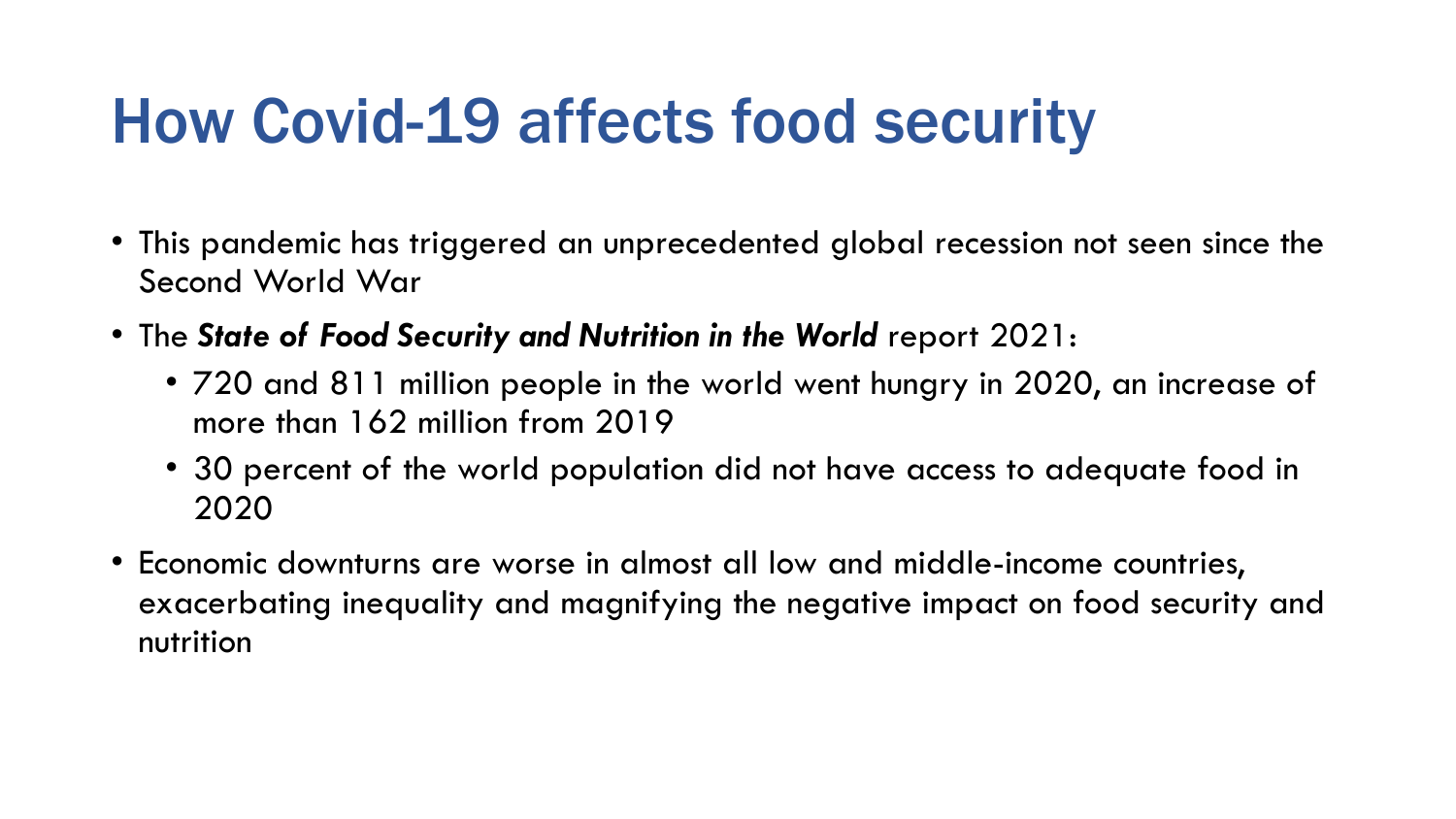#### Early disruption was temporary

#### **First and second quarter 2020**

- Initial shock on domestic supply was temporary but highlights the importance of value chain
- No significant import supply disruptions from trade restrictions on major food and feed.
- Minor disruptions occured due to limited port movement or other logistical hiccups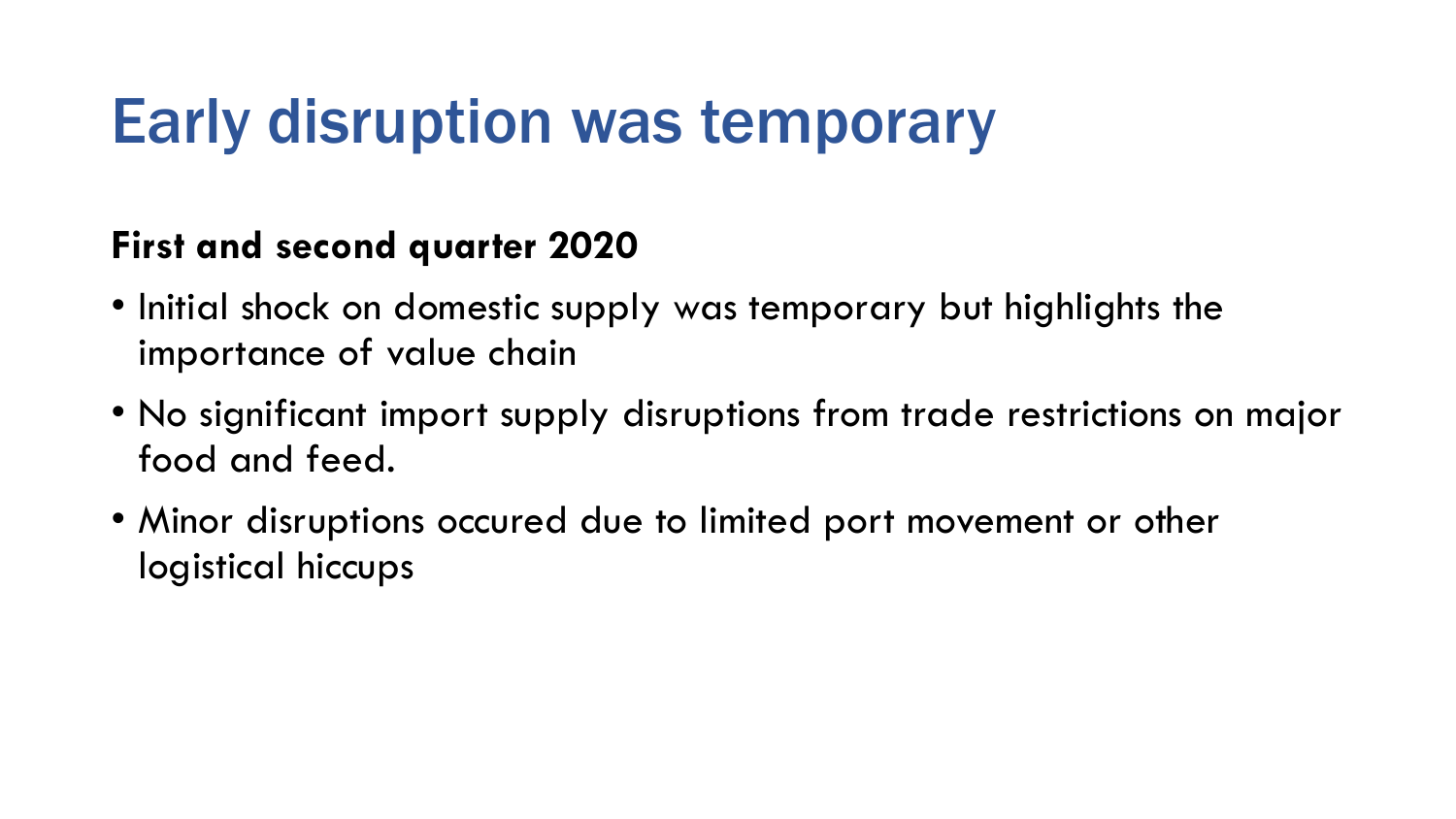## Slower growth will affect food security

Global Food Security Index (GFSI) & GDP Per Capita



Annual GDP Per Capita 2018 (US\$)

Source : World Development Indicators 2019; The Global Food Security Index 2019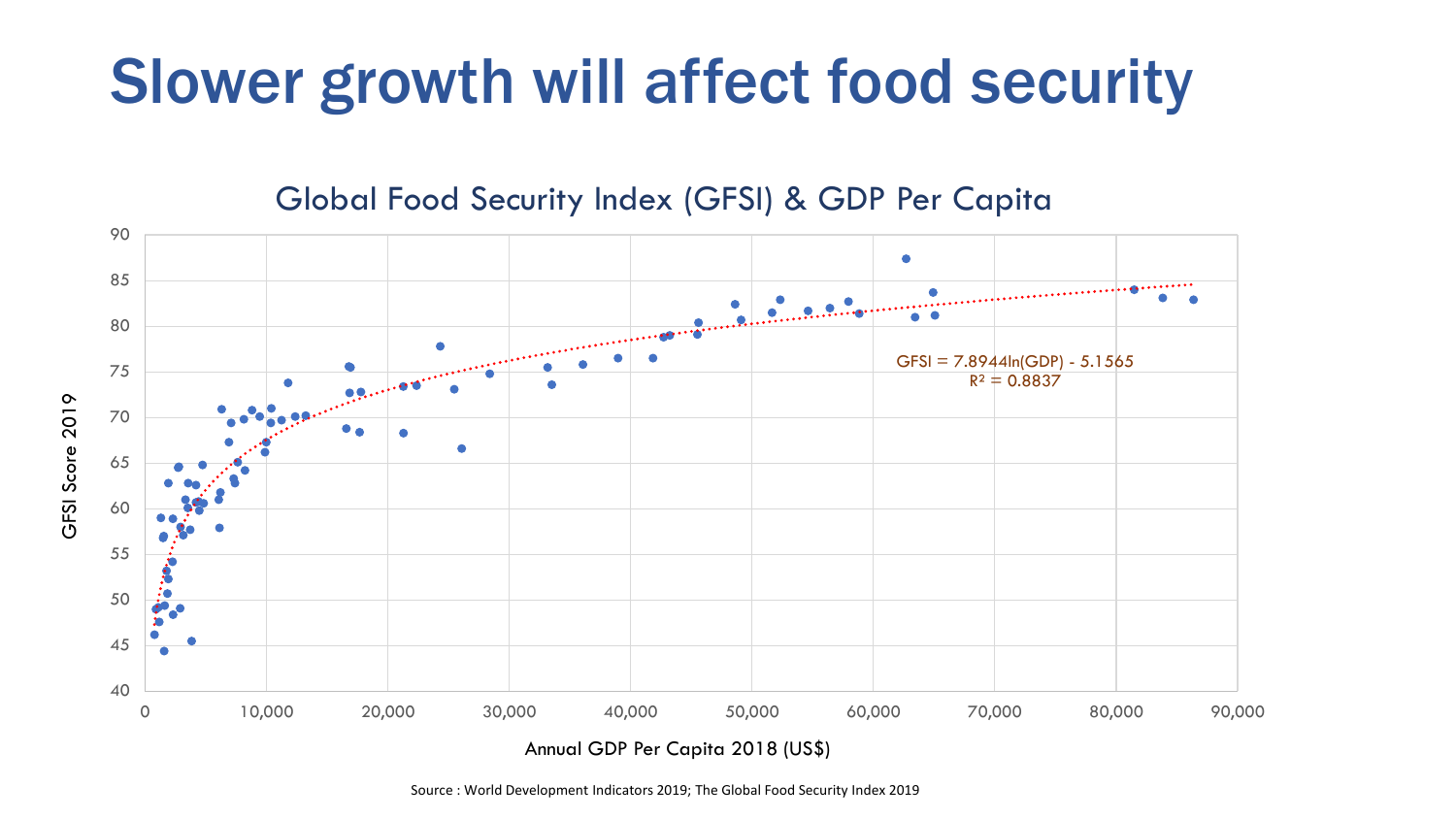### Unemployment will affect food security

Unemployment in Malaysia, Jan 2018 - Jun 2021

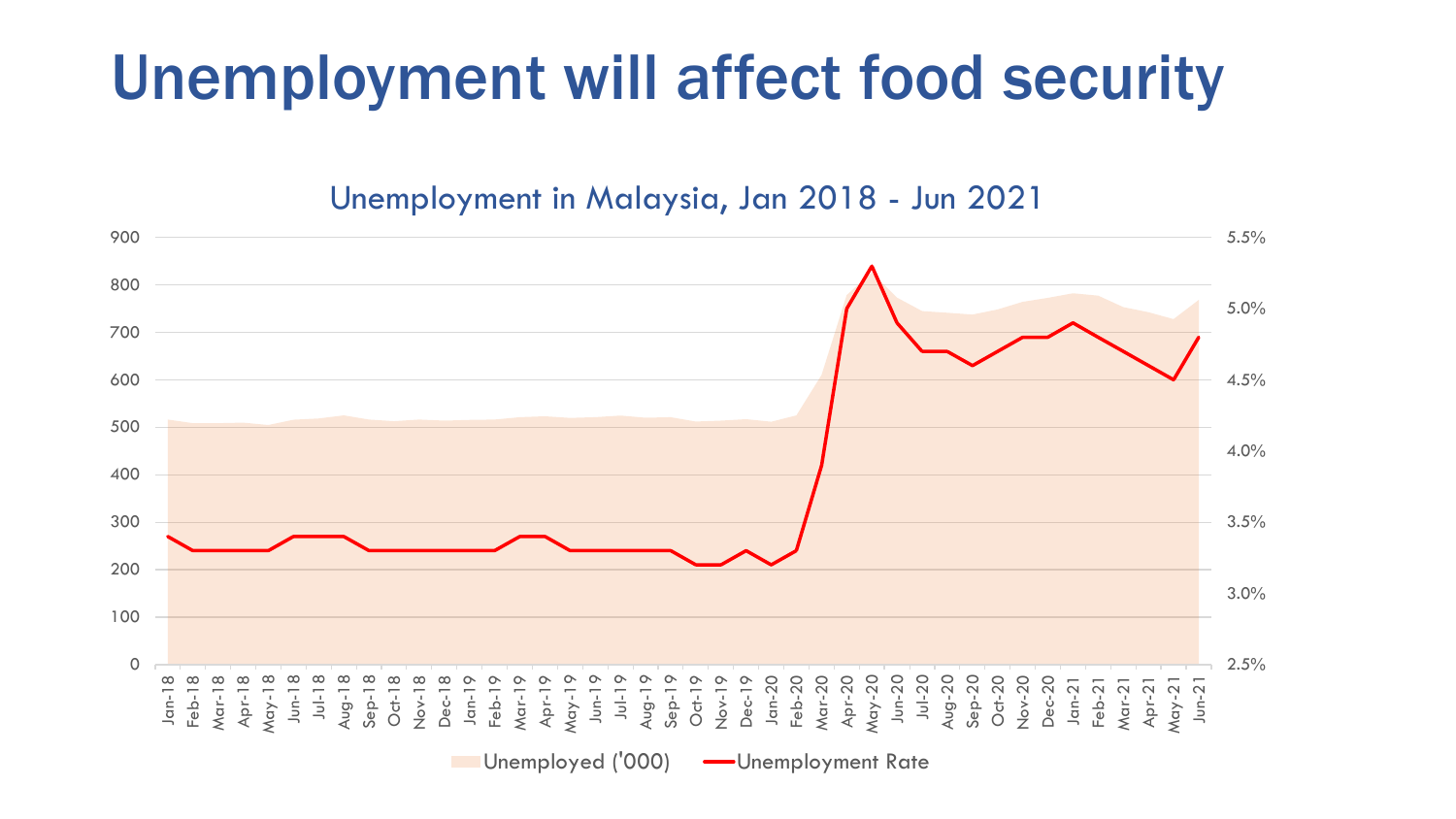#### The poor spends more of their income on food

| <b>National</b><br>Average |               | T <sub>20</sub>       |               | M40       |               | <b>B40</b> |      |
|----------------------------|---------------|-----------------------|---------------|-----------|---------------|------------|------|
| <b>RM</b>                  | $\frac{0}{0}$ | RM                    | $\frac{0}{0}$ | <b>RM</b> | $\frac{0}{0}$ | <b>RM</b>  | $\%$ |
| 800                        |               | $17.3$ $1,157$ $12.6$ |               | 822 18    |               | 601        | 24.2 |

Source: Household Expenditure Survey Report, DOSM (2019)

| Country         | <b>Percent</b> |  |  |  |
|-----------------|----------------|--|--|--|
| <b>USA</b>      | 6.2            |  |  |  |
| Singapore       | 6.4            |  |  |  |
| United Kingdom  | 7.9            |  |  |  |
| South Korea     | 11.4           |  |  |  |
| Japan           | 15.3           |  |  |  |
| Brazil          | 15.5           |  |  |  |
| Malaysia        | 17.3           |  |  |  |
| China           | 19.4           |  |  |  |
| <b>Thailand</b> | 22.4           |  |  |  |
| Mexico          | 24.9           |  |  |  |
| India           | 27.2           |  |  |  |
| Indonesia       | 32.3           |  |  |  |
| Philippines     | 42.2           |  |  |  |

Source: ERS, USDA calculations based on annual household expenditure data from Euromonitor International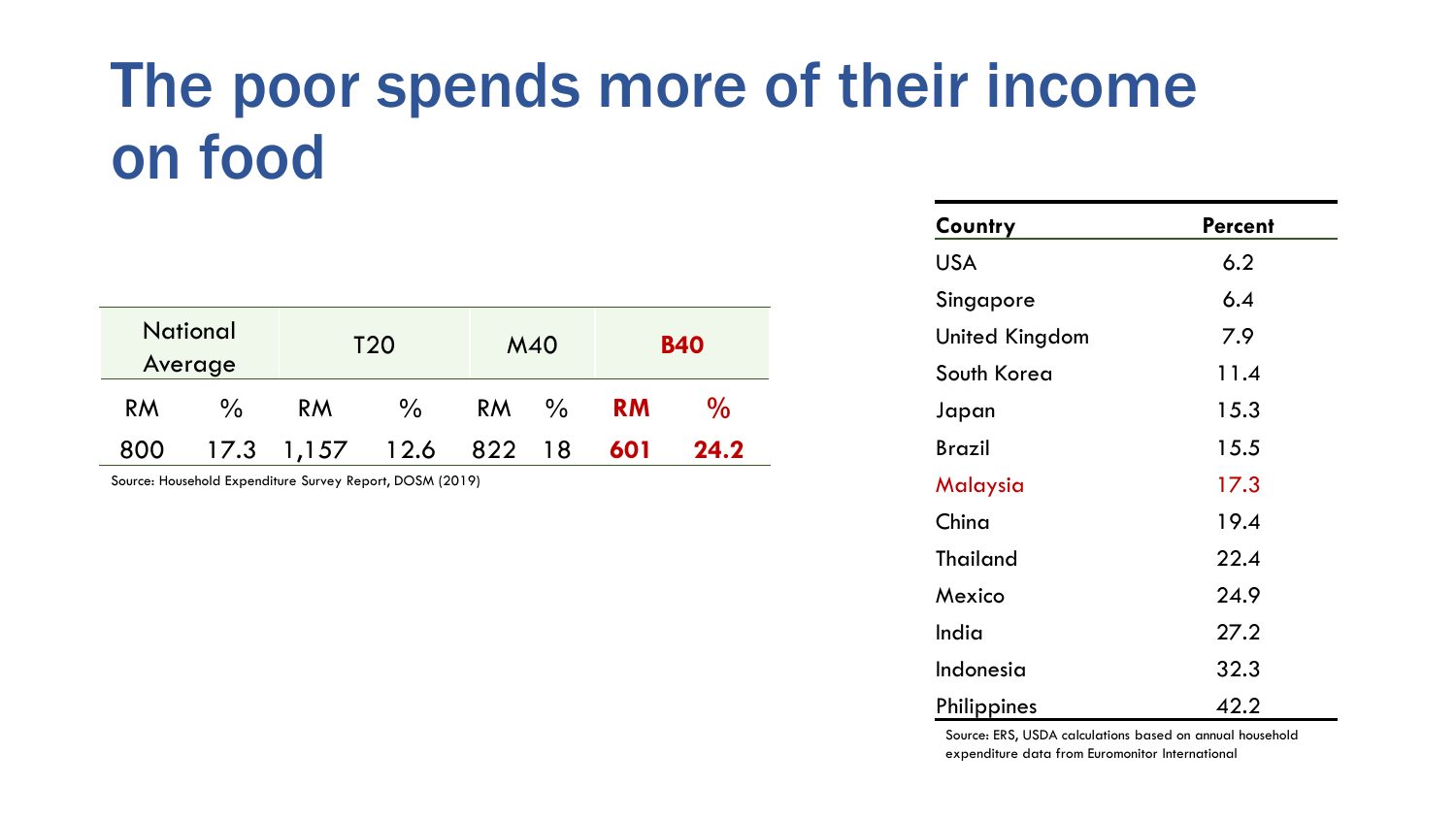#### Rising food prices will hurt the poor

#### Food Prices and Inflation in Malaysia from 2010



Source: Consumer Price Index Malaysia, DOSM (2010 - 2021)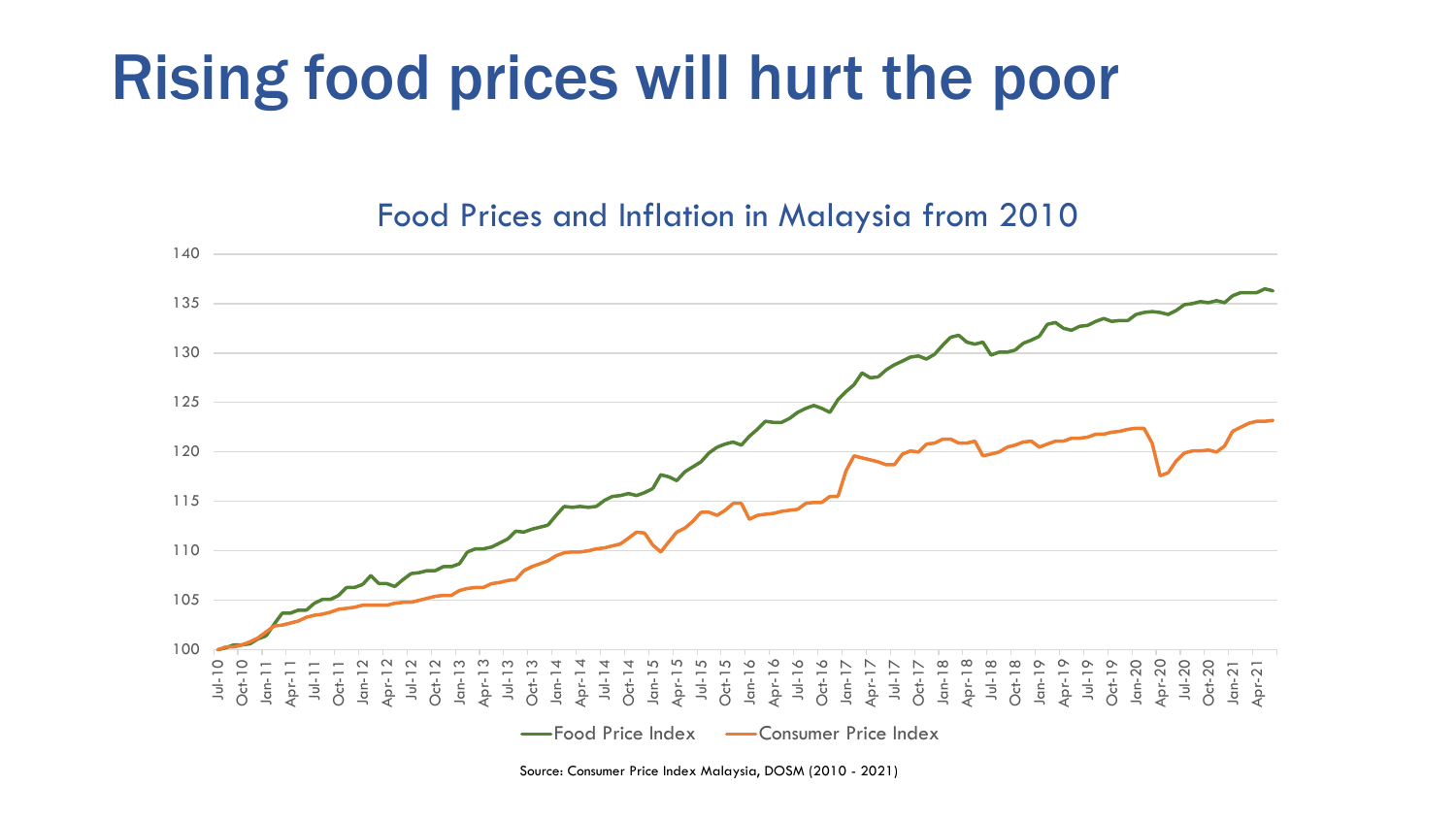### Large food trade deficit increases our exposure

- Recent increase in major commodity prices
	- The Agricultural Commodity Price Index in July 2021 was approximately 30% higher than in January 2020
	- Maize, wheat and rice prices are about 43%, 12% and 10% above their January 2020 levels
- Depreciating MYR lockdown, political instability making it worse
- Surge in container freight rates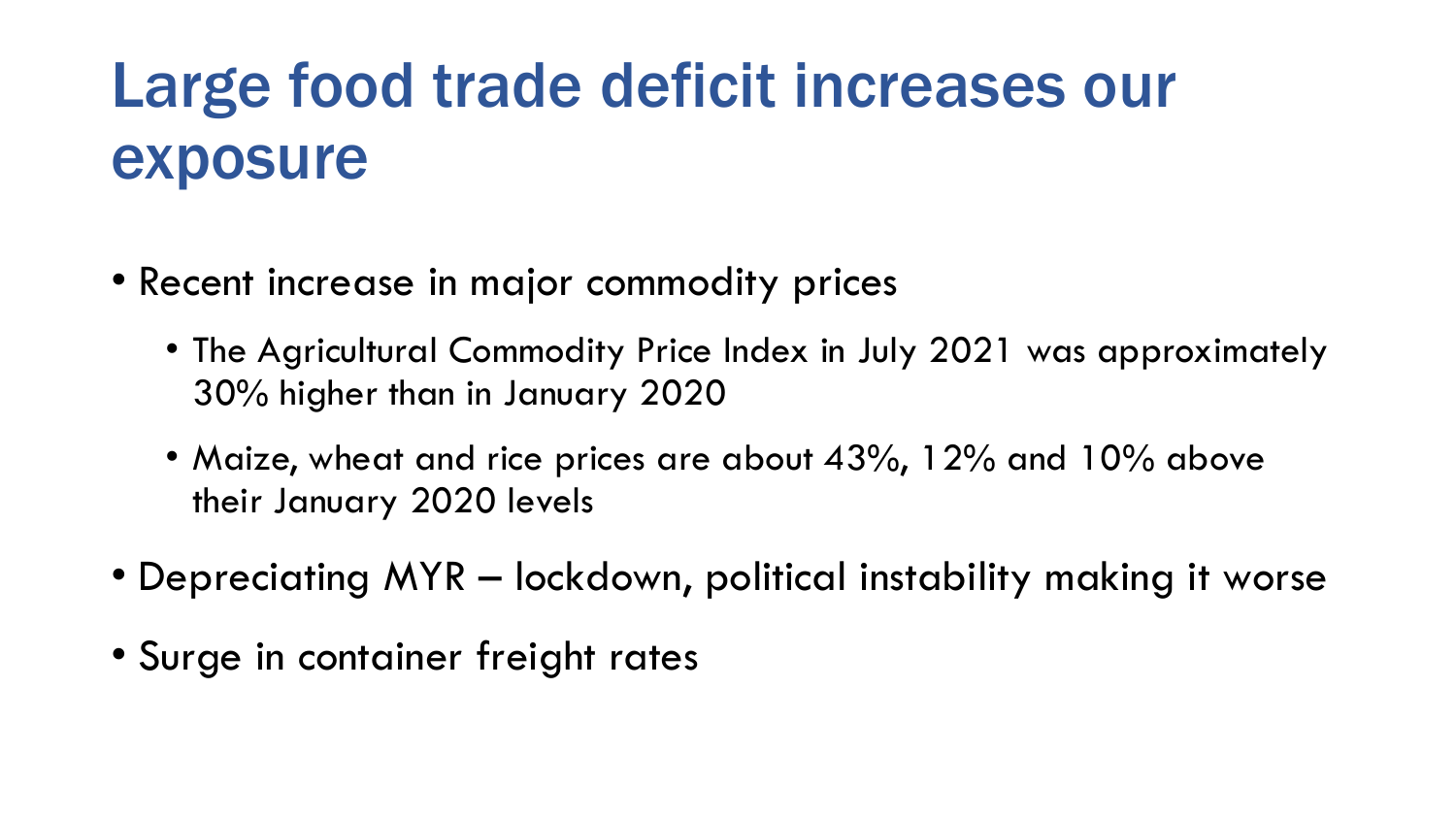#### Surge in container freight rates



Source: UNCTAD calculations, based on data from Clarksons Research, Shipping Intelligence Network Time Series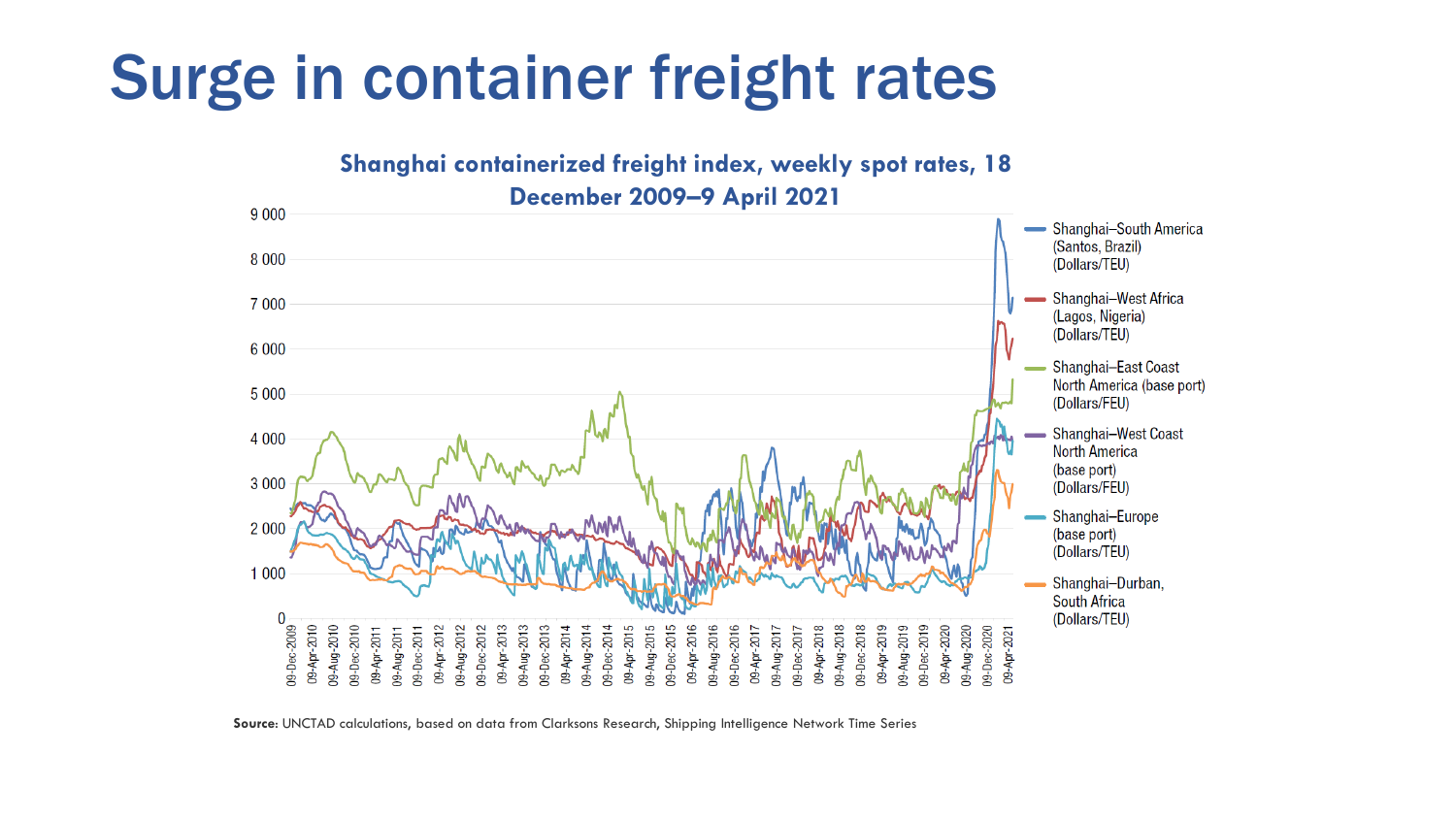#### Dependency of foreign labor leaves us vulnerable

Total Workforce in the Malaysian Agrofood Industry, 2019